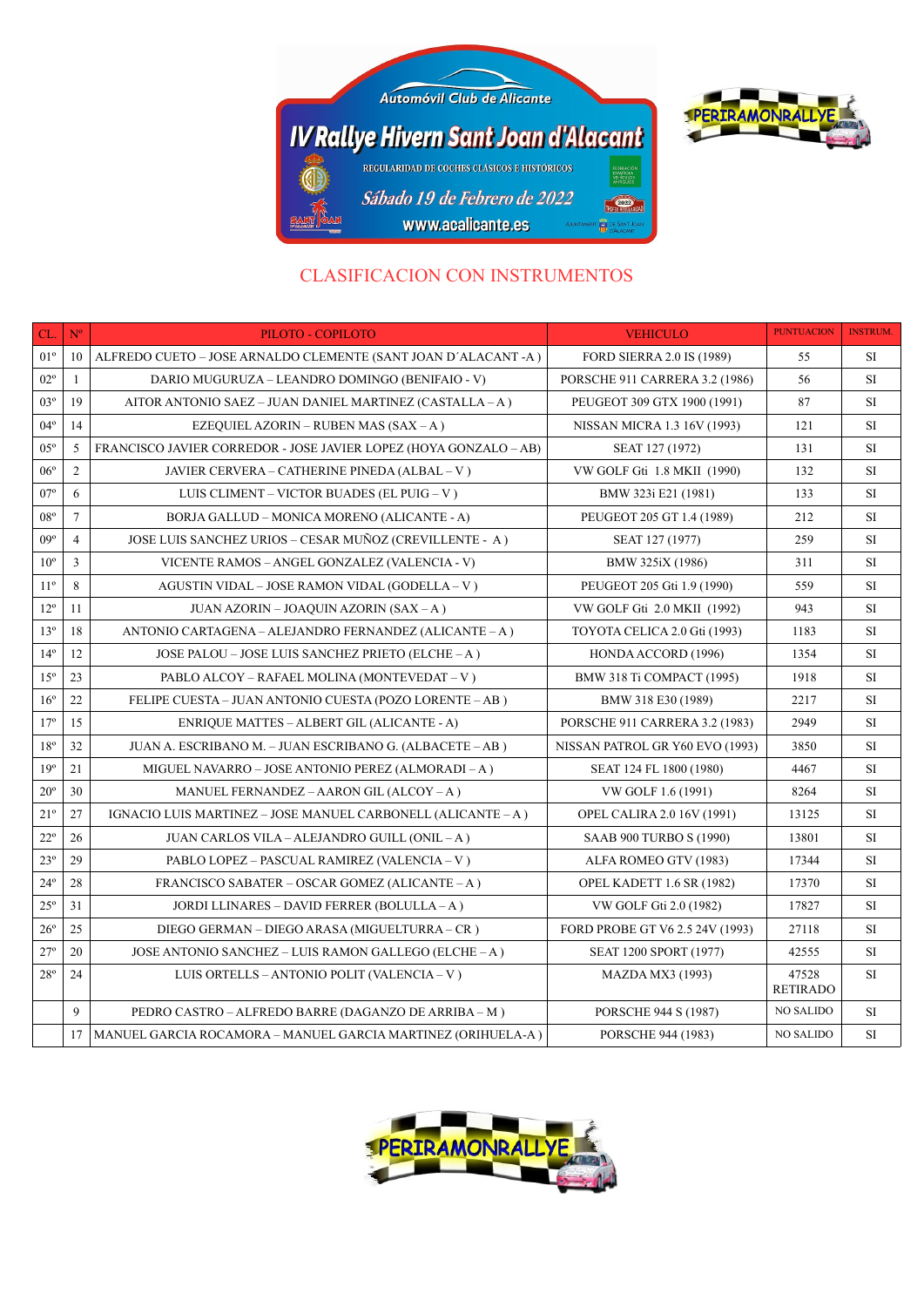



## CLASIFICACION SIN INSTRUMENTOS

| CL.             | $\mathbf{N}^{\text{o}}$ | PILOTO - COPILOTO                                                | <b>VEHICULO</b>                  | <b>PUNTUACION</b> | <b>INSTRUM.</b> |
|-----------------|-------------------------|------------------------------------------------------------------|----------------------------------|-------------------|-----------------|
| $01^{\circ}$    | 46                      | MIGUEL LLORET - GABRIEL SORIANO (MURCIA - MU)                    | VW KAFER 1303 LS 1.6 (1978)      | 1053              | NO.             |
| $02^{\circ}$    | 37                      | PEDRO MARTINEZ – ANA MARI CARCEL (MONFORTE DEL CID – A)          | PORSCHE 944 (1986)               | 1114              | N <sub>O</sub>  |
| $03^{\circ}$    | 45                      | FRANCISCO JOSE MOLLAR - FRANCISCO ESTEVE (MONOVAR - A)           | <b>OPEL KADETT 1.6 SV (1989)</b> | 1230              | NO.             |
| $04^{\circ}$    | 33                      | JOSE VICENTE MARTINEZ - VICENTE ANTON (LA VILA JOIOSA - A)       | PEUGEOT 205 RALLYE 1.3 (1990)    | 1349              | NO.             |
| $05^{\circ}$    | 43                      | MIGUEL ANGEL CABEZA – ANA MARIA FERNANDEZ (ELCHE – A)            | FORD CAPRI 2.0 S (1981)          | 1596              | NO.             |
| $06^{\circ}$    | 35                      | JULIAN ANGUIX - FCO JAVIER GARCIA "PEQUE" (VILLAMALEA - AB)      | SEAT 124 FL 2000 (1978)          | 2733              | NO              |
| $07^{\circ}$    | 38                      | MANUEL ALONSO - JUAN ESPINOSA (ELCHE - A)                        | BMW M3 E36 (1995)                | 3024              | NO.             |
| $08^{\circ}$    | 16                      | JUAN SANCHIS - DANIEL DUEÑAS (COCENTAINA - A)                    | VW GOLF Gti 1.8 (1988)           | 3720              | NO.             |
| $09^{\circ}$    | 47                      | JOSE FRANCISCO MARTINEZ - JAVIER VAZQUEZ (PATIÑO - MU)           | SEAT TOLEDO GT 1.8 16V (1992)    | 3829              | N <sub>O</sub>  |
| $10^{\circ}$    | 34                      | FRANCISCO NAVARRO - JOSE ANTONIO GARCIA (BENILLOBA - A)          | SEAT 1430 (1970)                 | 5443              | NO.             |
| $11^{\circ}$    | 40                      | JOSE JUAN PEREA - SERGIO ORTIZ (ARCHENA - MU)                    | <b>OPEL CALIBRA 2.0 (1991)</b>   | 6815              | NO              |
| $12^{\circ}$    | 49                      | JOAQUIN M. FLORES - HUGO BERRIATUA (MURCIA - MU)                 | BMW 2002 Tii (1973)              | 7909              | NO.             |
| 13 <sup>°</sup> | 39                      | LUCHO MORALES - JOSE MANUEL NOVELLA (ALICANTE - A)               | PEUGEOT 205 RALLYE 1.3 (1989)    | 11795             | NO.             |
| $14^{\circ}$    | 54                      | DAMIAN LOPEZ - FRANCISCO MELGAREJO (REDOVAN - A)                 | <b>OPEL CORSA 1.2 (1989)</b>     | 12765             | NO.             |
| $15^\circ$      | 51                      | IGNACIO BOTIAS - FRANCISCO INGLES (ALICANTE - A)                 | TOYOTA CELICA 1.6 (1989)         | 13306             | NO.             |
| $16^{\circ}$    | 50                      | JUAN M. NAVARRO - MERCEDES NAVARRO (MURCIA - MU)                 | MAZDA MX5 1.6 (1990)             | 21336             | NO.             |
| $17^{\circ}$    | 42                      | FRANCISCO JAVIER LARIO - MIGUEL BERMEJO (ALICANTE - A)           | FORD FIESTA GHIA 1.3 (1992)      | 22566             | NO.             |
| $18^{\circ}$    | 48                      | JOAQUIN L. FLORES - CORAL ROLDAN (MURCIA - MU)                   | BMW 325i E30 (1987)              | 25531             | NO.             |
| $19^{\circ}$    | 55                      | DAVID TEROL - ADRIAN ADSUAR (EL CAMPELLO - A)                    | SEAT 127 (1980)                  | 31087             | NO.             |
| $20^{\circ}$    | 53                      | LUIS FULGENCIO GOMEZ - JORGE ISAAC CAPARROS (LA UNION - MU)      | BMW 318 is (1990)                | 34979             | NO.             |
| $21^{\circ}$    | 56                      | JUAN SANTIAGO GISBERT – GUILLERMO GUISBERT (ALICANTE – A)        | RENAULT 5 GTL (1977)             | 41965             | NO.             |
| $22^{\circ}$    | 41                      | JAVIER MACIA – ISAAC CACERES (ELCHE – A)                         | PEUGEOT 205 JUNIOR (1990)        | 43510             | NO.             |
| $23^{\circ}$    | 52                      | JAVIER MARTINEZ - CARLOS CABAÑERO (MOLINA DEL SEGURA - MU)       | MERCEDES 300 SL W107 (1985)      | 48026             | NO.             |
| $24^{\circ}$    | 36                      | JESUS ALPISTE – AMANDO ALPISTE (ALCOY – A)                       | PEUGEOT 309 (1990)               | 49416             | NO.             |
| $25^\circ$      | 44                      | TOMAS JORDA – ESTELA CARBALLO (ALICANTE – A)                     | FERRARI 348 TS (1992)            | 50218             | NO.             |
| $26^{\circ}$    | 57                      | DANIEL J. CABRERA - FCO JAVIER MARQUEZ (SANT JOAN D'ALACANT – A) | <b>NISSAN MICRA 1.0 L (1993)</b> | 55083             | NO              |

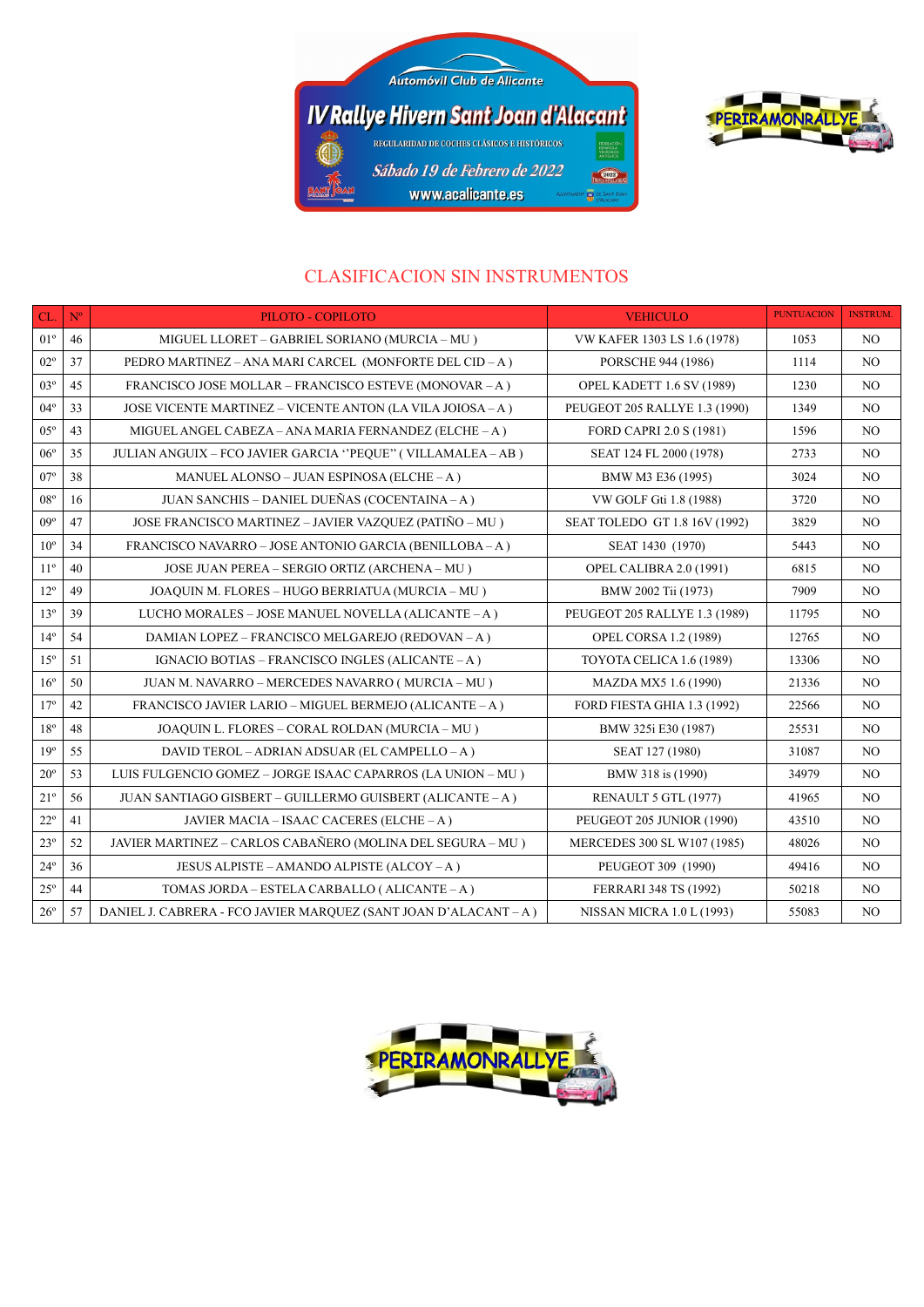



## CLASIFICACION FINAL COMBINADA

| CL.             | $\mathbf{N}^{\mathrm{o}}$ | PILOTO - COPILOTO                                                 | <b>VEHICULO</b>                   | <b>PUNTUACION</b> | <b>INSTRUM.</b> |
|-----------------|---------------------------|-------------------------------------------------------------------|-----------------------------------|-------------------|-----------------|
| $01^{\circ}$    | 10                        | ALFREDO CUETO – JOSE ARNALDO CLEMENTE (SANT JOAN D'ALACANT -A)    | FORD SIERRA 2.0 IS (1989)         | 55                | SI              |
| $02^{\circ}$    | -1                        | DARIO MUGURUZA - LEANDRO DOMINGO (BENIFAIO - V)                   | PORSCHE 911 CARRERA 3.2 (1986)    | 56                | SI              |
| $03^{\circ}$    | 19                        | AITOR ANTONIO SAEZ – JUAN DANIEL MARTINEZ (CASTALLA – A)          | PEUGEOT 309 GTX 1900 (1991)       | 87                | SI              |
| $04^{\circ}$    | 14                        | EZEQUIEL AZORIN – RUBEN MAS (SAX – A)                             | NISSAN MICRA 1.3 16V (1993)       | 121               | SI              |
| $05^{\circ}$    | 5                         | FRANCISCO JAVIER CORREDOR - JOSE JAVIER LOPEZ (HOYA GONZALO – AB) | SEAT 127 (1972)                   | 131               | SI              |
| $06^{\circ}$    | 2                         | JAVIER CERVERA – CATHERINE PINEDA (ALBAL – V)                     | VW GOLF Gti 1.8 MKII (1990)       | 132               | SI              |
| $07^{\circ}$    | 6                         | LUIS CLIMENT – VICTOR BUADES (EL PUIG – V)                        | BMW 323i E21 (1981)               | 133               | SI              |
| $08^{\circ}$    | $7\phantom{.0}$           | BORJA GALLUD - MONICA MORENO (ALICANTE - A)                       | PEUGEOT 205 GT 1.4 (1989)         | 212               | SI              |
| $09^{\circ}$    | $\overline{4}$            | JOSE LUIS SANCHEZ URIOS – CESAR MUÑOZ (CREVILLENTE - A)           | SEAT 127 (1977)                   | 259               | SI              |
| $10^{\circ}$    | 3                         | VICENTE RAMOS - ANGEL GONZALEZ (VALENCIA - V)                     | BMW 325iX (1986)                  | 311               | SI              |
| $11^{\circ}$    | 8                         | AGUSTIN VIDAL – JOSE RAMON VIDAL (GODELLA – V)                    | PEUGEOT 205 Gti 1.9 (1990)        | 559               | SI              |
| $12^{\circ}$    | 11                        | JUAN AZORIN - JOAQUIN AZORIN (SAX - A )                           | VW GOLF Gti 2.0 MKII (1992)       | 943               | SI              |
| $13^{\circ}$    | 46                        | MIGUEL LLORET - GABRIEL SORIANO (MURCIA - MU)                     | VW KAFER 1303 LS 1.6 (1978)       | 1053              | N <sub>O</sub>  |
| $14^{\circ}$    | 37                        | PEDRO MARTINEZ – ANA MARI CARCEL (MONFORTE DEL CID – A)           | PORSCHE 944 (1986)                | 1114              | NO.             |
| $15^{\circ}$    | 18                        | ANTONIO CARTAGENA – ALEJANDRO FERNANDEZ (ALICANTE – A)            | TOYOTA CELICA 2.0 Gti (1993)      | 1183              | SI              |
| 16 <sup>°</sup> | 45                        | <b>FRANCISCO JOSE MOLLAR – FRANCISCO ESTEVE (MONOVAR – A)</b>     | OPEL KADETT 1.6 SV (1989)         | 1230              | N <sub>O</sub>  |
| $17^{\circ}$    | 33                        | JOSE VICENTE MARTINEZ – VICENTE ANTON (LA VILA JOIOSA – A )       | PEUGEOT 205 RALLYE 1.3 (1990)     | 1349              | NO.             |
| $18^{\circ}$    | 12                        | JOSE PALOU - JOSE LUIS SANCHEZ PRIETO (ELCHE - A)                 | HONDA ACCORD (1996)               | 1354              | SI              |
| 19 <sup>°</sup> | 43                        | MIGUEL ANGEL CABEZA - ANA MARIA FERNANDEZ (ELCHE - A)             | FORD CAPRI 2.0 S (1981)           | 1596              | NO.             |
| $20^{\circ}$    | 23                        | PABLO ALCOY – RAFAEL MOLINA (MONTEVEDAT – V)                      | BMW 318 Ti COMPACT (1995)         | 1918              | SI              |
| $21^{\circ}$    | 22                        | FELIPE CUESTA – JUAN ANTONIO CUESTA (POZO LORENTE – AB)           | BMW 318 E30 (1989)                | 2217              | SI              |
| $22^{\circ}$    | 35                        | JULIAN ANGUIX – FCO JAVIER GARCIA "PEQUE" (VILLAMALEA – AB )      | SEAT 124 FL 2000 (1978)           | 2733              | NO.             |
| $23^{\circ}$    | 15                        | ENRIQUE MATTES – ALBERT GIL (ALICANTE - A)                        | PORSCHE 911 CARRERA 3.2 (1983)    | 2949              | SI              |
| $24^{\circ}$    | 38                        | MANUEL ALONSO - JUAN ESPINOSA (ELCHE - A)                         | BMW M3 E36 (1995)                 | 3024              | N <sub>O</sub>  |
| $25^{\circ}$    | 16                        | JUAN SANCHIS – DANIEL DUEÑAS (COCENTAINA – A)                     | VW GOLF Gti 1.8 (1988)            | 3720              | N <sub>O</sub>  |
| $26^{\circ}$    | 47                        | JOSE FRANCISCO MARTINEZ - JAVIER VAZQUEZ (PATIÑO - MU)            | SEAT TOLEDO GT 1.8 16V (1992)     | 3829              | NO.             |
| $27^{\circ}$    | 32                        | JUAN A. ESCRIBANO M. – JUAN ESCRIBANO G. (ALBACETE – AB)          | NISSAN PATROL GR Y60 EVO (1993)   | 3850              | SI              |
| $28^{\circ}$    | 21                        | MIGUEL NAVARRO - JOSE ANTONIO PEREZ (ALMORADI - A)                | SEAT 124 FL 1800 (1980)           | 4467              | SI              |
| $29^\circ$      | 34                        | FRANCISCO NAVARRO – JOSE ANTONIO GARCIA (BENILLOBA – A)           | SEAT 1430 (1970)                  | 5443              | NO.             |
| $30^{\circ}$    | 40                        | JOSE JUAN PEREA - SERGIO ORTIZ (ARCHENA - MU)                     | OPEL CALIBRA 2.0 (1991)           | 6815              | NO              |
| $31^\circ$      | 49                        | JOAQUIN M. FLORES – HUGO BERRIATUA (MURCIA – MU )                 | BMW 2002 Tii (1973)               | 7909              | NO.             |
| $32^{\circ}$    | 30                        | MANUEL FERNANDEZ – AARON GIL (ALCOY – A )                         | VW GOLF 1.6 (1991)                | 8264              | SI              |
| $33^\circ$      | 39                        | LUCHO MORALES - JOSE MANUEL NOVELLA (ALICANTE - A)                | PEUGEOT 205 RALLYE 1.3 (1989)     | 11795             | NO.             |
| $34^\circ$      | 54                        | DAMIAN LOPEZ - FRANCISCO MELGAREJO (REDOVAN - A)                  | <b>OPEL CORSA 1.2 (1989)</b>      | 12765             | NO.             |
| $35^\circ$      | 27                        | IGNACIO LUIS MARTINEZ – JOSE MANUEL CARBONELL (ALICANTE – A)      | <b>OPEL CALIRA 2.0 16V (1991)</b> | 13125             | SI              |
| $36^{\circ}$    | 51                        | IGNACIO BOTIAS – FRANCISCO INGLES (ALICANTE – A )                 | TOYOTA CELICA 1.6 (1989)          | 13306             | NO              |
| $37^{\circ}$    | 26                        | JUAN CARLOS VILA - ALEJANDRO GUILL (ONIL - A)                     | SAAB 900 TURBO S (1990)           | 13801             | SI              |
| $38^{\circ}$    | 29                        | PABLO LOPEZ - PASCUAL RAMIREZ (VALENCIA - V)                      | ALFA ROMEO GTV (1983)             | 17344             | SI              |
| 39°             | 28                        | FRANCISCO SABATER – OSCAR GOMEZ (ALICANTE – A)                    | OPEL KADETT 1.6 SR (1982)         | 17370             | SI              |
| $40^{\circ}$    | 31                        | JORDI LLINARES - DAVID FERRER (BOLULLA - A)                       | VW GOLF Gti 2.0 (1982)            | 17827             | SI              |
| $41^{\circ}$    | 50                        | JUAN M. NAVARRO – MERCEDES NAVARRO ( MURCIA – MU )                | MAZDA MX5 1.6 (1990)              | 21336             | NO.             |
| $42^{\circ}$    | 42                        | FRANCISCO JAVIER LARIO - MIGUEL BERMEJO (ALICANTE - A)            | FORD FIESTA GHIA 1.3 (1992)       | 22566             | NO.             |
| $43^\circ$      | 48                        | JOAQUIN L. FLORES – CORAL ROLDAN (MURCIA – MU)                    | BMW 325i E30 (1987)               | 25531             | NO              |